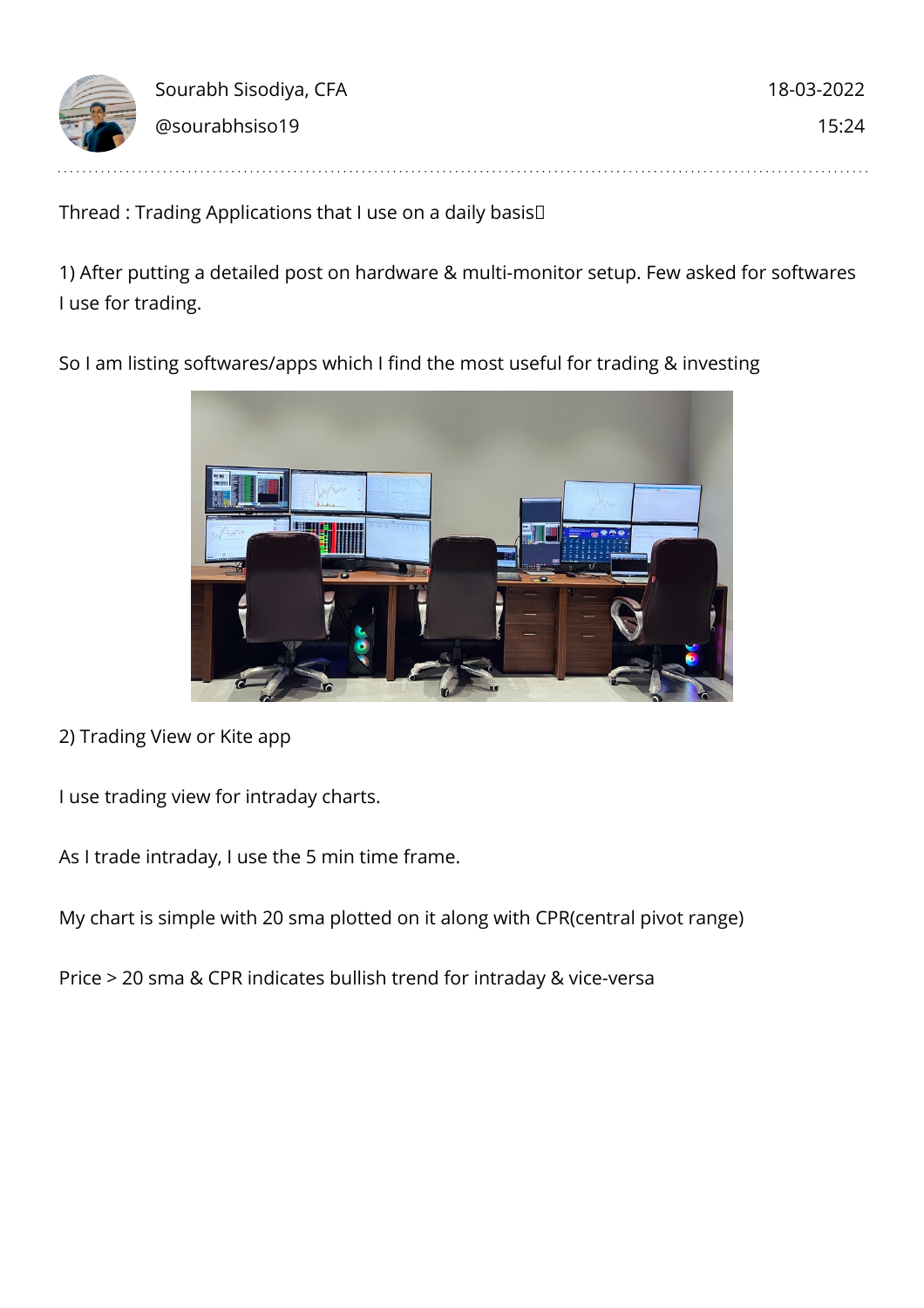

3) Icharts

As I majorly trade option premiums(short volatility or theta decay strategies)

I keep a track of combined premium of strangle using @iChartsIndia

Combined premium should be trending down & below VWAP to create a strangle

|                                |                                                                                         |                      |                             | <b>Straddle Chart</b>                             |                     |        |                  |
|--------------------------------|-----------------------------------------------------------------------------------------|----------------------|-----------------------------|---------------------------------------------------|---------------------|--------|------------------|
|                                | 4min<br>÷.                                                                              | €<br>ا ہے۔<br>命<br>÷ | $\bullet$ $\circ$ $\bullet$ | $ \circ$ $\frac{1}{4}$ $-$ A $ \circ$ $\circ$ Log | tō<br>$\mathcal{F}$ | 奇<br>窗 |                  |
|                                | AR22:BANKNIFTY-35000P-24MAR22 17 Mar 2022 09:15 0: 297.00 H: 297.00 L: 297.00 C: 297.00 |                      |                             |                                                   |                     |        | 581.77           |
| $(WMAP) = X$ Indicator: 297.00 |                                                                                         |                      |                             |                                                   |                     |        | 566.96           |
|                                |                                                                                         |                      |                             |                                                   |                     |        | \$52.15          |
|                                |                                                                                         |                      |                             |                                                   |                     |        | 537.34           |
|                                |                                                                                         |                      |                             |                                                   |                     |        | 522.53           |
|                                |                                                                                         |                      |                             |                                                   |                     |        | 507.72           |
|                                |                                                                                         |                      |                             |                                                   |                     |        | 492.91           |
|                                |                                                                                         |                      |                             |                                                   |                     |        | 478.10           |
|                                |                                                                                         |                      |                             |                                                   |                     |        | 463.25           |
|                                |                                                                                         |                      |                             |                                                   |                     |        | 448.48<br>433.67 |
|                                |                                                                                         |                      |                             |                                                   |                     |        | 418.86           |
|                                |                                                                                         |                      |                             |                                                   |                     |        | 404.05           |
|                                |                                                                                         |                      |                             |                                                   |                     |        | 389.24           |
|                                |                                                                                         |                      |                             |                                                   |                     |        | $-374.43$        |
|                                |                                                                                         |                      |                             |                                                   |                     |        | 359.62           |
|                                |                                                                                         |                      |                             |                                                   |                     |        | 344.81           |
|                                |                                                                                         |                      |                             |                                                   |                     |        | 330.00           |
|                                | $\sim$                                                                                  |                      |                             |                                                   |                     |        | 315.15           |
|                                | $\sim$                                                                                  |                      |                             |                                                   |                     |        | 300.38           |
|                                |                                                                                         |                      |                             |                                                   |                     |        | 282.3            |

## 4) QuantsApp

As I need to provide analysis on TV channel.

I need to analyse overall market breadth, futures data & option chain activitiy.

@quantsapp provides

Futures Data : Long Builtup/Short Builtup Options Data : Max Call OI/ Put OI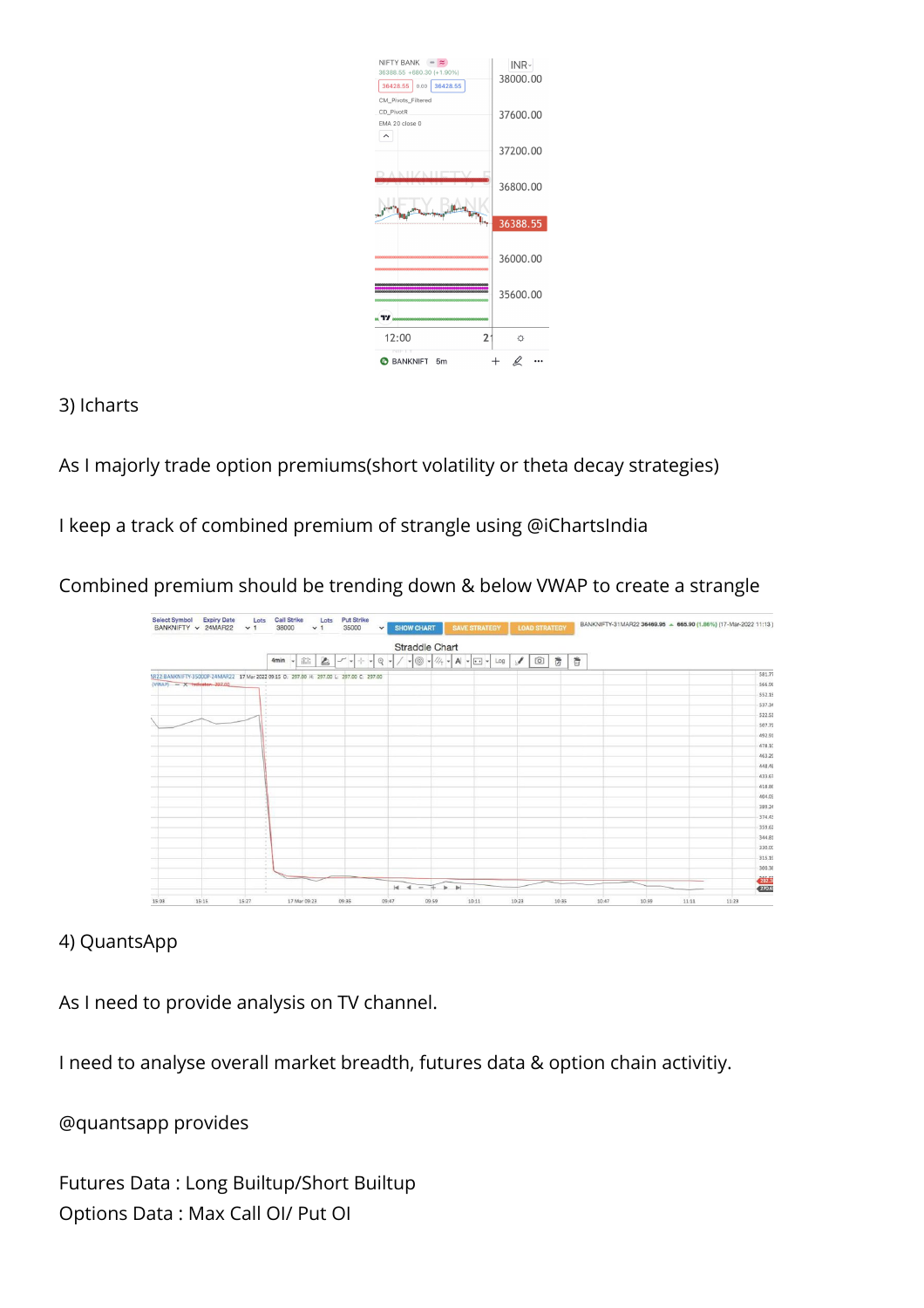Market Breadth : For overall sentiment



5) Spider

I used @SpiderSoftIn to scan momentum stocks for intraday.

Spider helps in identfiying :

stocks hitting 52 week high/ low Stocks making day high/low Stocks with large buying single orders



## 6) Bloomberg

Helps in quick real time news.

Bloomberg is useful only if you trade mutliple markets & need access to various data quickly.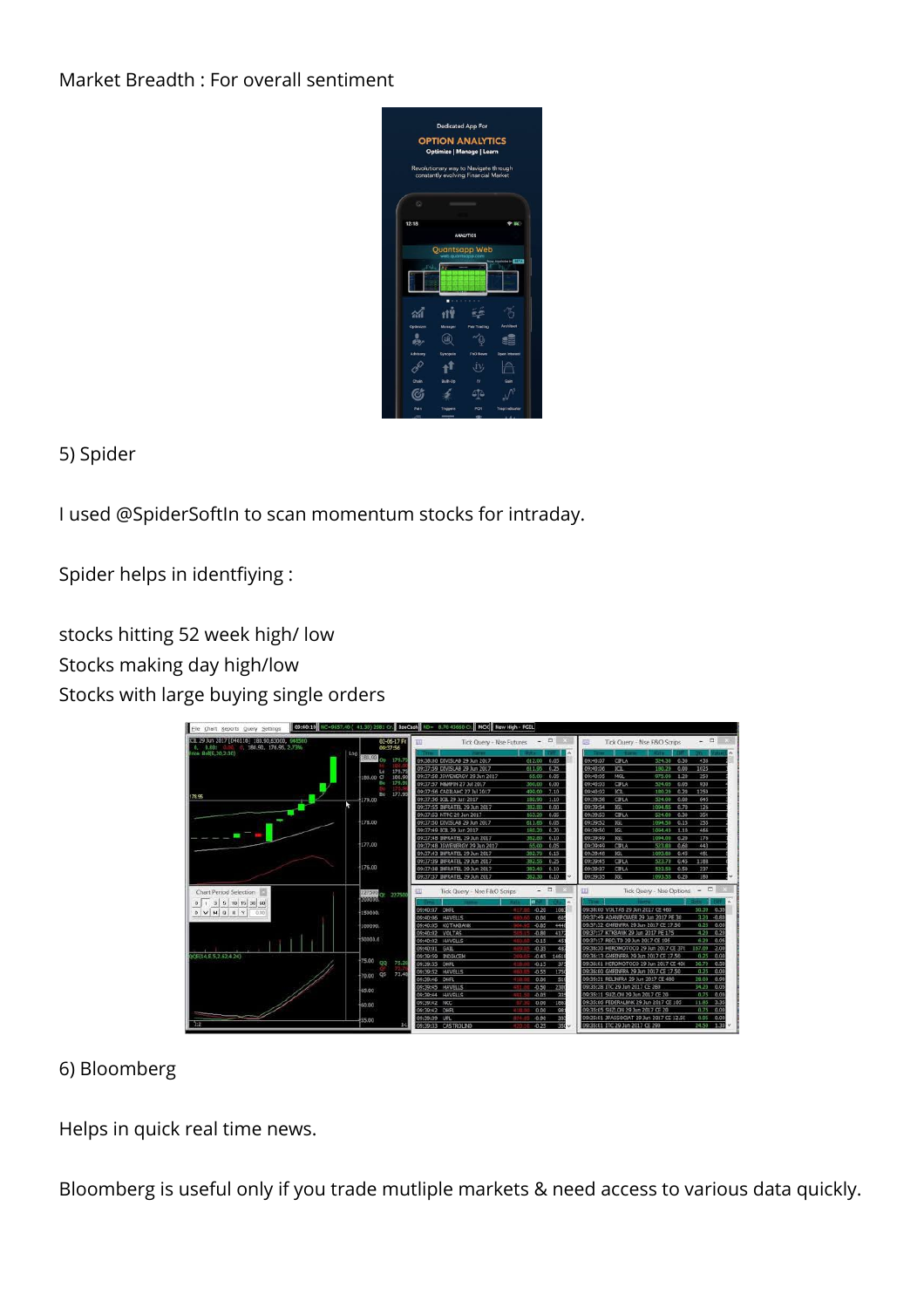Bloomberg is an expensive software costing around 25 L per year.

One can skip bloomberg as cost is too high



# 7) GreekSoft

I use Greeksoft for multi leg order execution. It allows you to punch 1000+ lots of strangles/ straddles as a single order.

One can put SL on combined premium, do order slicing & many more such things.

Needed only if you trade big qty multi leg option trades

| GELTS Clent 4.1.1.1<br>Friday, 81-June-2018 - 14:04:38 Hrs<br>File View Orders Market Graph Took Adstrage Greek Technical-Analysis Option-Shategy Tok-Analysis Collor-&OLAnalysis Window Help<br>OOOMDY BOYST                                                                                                                                                                                                                                                                                                                                                                                                                                                                                                                                                                                                                                                                                                                                                                                                                                                                                                                                                                                                                                                                                                                                                                                                                                                                                                                                                                      | <b>College Inc.</b><br>NWy 50<br>10713.00 (-23.15) |  |
|------------------------------------------------------------------------------------------------------------------------------------------------------------------------------------------------------------------------------------------------------------------------------------------------------------------------------------------------------------------------------------------------------------------------------------------------------------------------------------------------------------------------------------------------------------------------------------------------------------------------------------------------------------------------------------------------------------------------------------------------------------------------------------------------------------------------------------------------------------------------------------------------------------------------------------------------------------------------------------------------------------------------------------------------------------------------------------------------------------------------------------------------------------------------------------------------------------------------------------------------------------------------------------------------------------------------------------------------------------------------------------------------------------------------------------------------------------------------------------------------------------------------------------------------------------------------------------|----------------------------------------------------|--|
| 图片图片图<br>×<br>÷<br>NSE<br>$+1$                                                                                                                                                                                                                                                                                                                                                                                                                                                                                                                                                                                                                                                                                                                                                                                                                                                                                                                                                                                                                                                                                                                                                                                                                                                                                                                                                                                                                                                                                                                                                     | July Bank<br>26743.90 (-212.30)                    |  |
| subru Dréan IVAS Sa<br>同日期<br><b>N. Startist Watch.</b><br>xii<br>Each Synbol<br>Ser/ExcBuy Oty Buy Price Sell Price Sell Oty LTP<br>LTT    Oose<br>High<br>1.14<br>whol/Script1 B Orc Pen Price<br>Strategy<br>NSE ACC<br>1354.60 1371<br>47 1332.05 14:04<br>EQ<br>415<br>1332.05<br>1332.60<br>EO.<br><b>NSE ADANIENT</b><br>121.00<br>$-122$<br>981<br>116.90<br>117.00<br>200<br>117.00 14:04<br>NSE ADANIPORTS EQ<br>387.55<br>387.60<br>$20 -$<br>387.55 14:04<br>392.15<br>395<br>940.55<br>941.65 14:04 962.35<br>NSE ASMITINARM EO<br><b>COLLECT</b><br>941.85<br>065<br><b>Narkel Walley, MACAN</b><br>% Chi Symbol<br>Buy Oty Buy Price Sell Price<br>Sell Oty LTP<br>SATP<br>LTO<br><b>ILTT</b><br>-1.19 APOLLOTIFIE<br>654<br>266.00<br>266.10 N/A<br>14:04:371<br>266.15<br>311<br>10<br>$-1.62$ ARVIND<br>301.75<br>381.85 N/A<br>14:04:401<br>381.80<br>15<br><b>1.65 ASHORLEY</b><br>150.50 N/A<br>2913<br>150.50<br>150.33<br>25<br>14:04:401<br>50<br>538.80<br>538.95<br>538.80 N/A<br><b>J.15 AUROPHARMA</b><br>11<br>86<br>14:04:391<br>-2.21 BATAINDIA<br>14<br>762.10<br>762.25<br>151<br>762,25 N/A<br>14:04:39.1<br>50<br>-0.86 CANBK<br>254.85<br>254.95<br>254.95 N/A<br>812<br>110<br>14:04:39.1<br>50<br>$-1.80$ CEAR.TO<br>1337.50<br>1338.30<br>1337.30 N/A<br>m<br>741<br>14:04:38.8<br>$-21$<br>917.50<br>917,50 N/A<br>14:04:391<br>-3.13 CENTURYTEX<br>918.25<br>73<br>0.81 HINDALCO<br>236.05<br>236.10<br>91<br>236.10 N/A<br>14:04:401<br>6083<br>-1.81 HINDZINC<br>190<br>200.60<br>291.00<br>201.00 N/A<br>14:04:361<br>1317.4           |                                                    |  |
| $\bullet$<br><b>A LET'S Pending Orders Of All Sorge</b><br><b>Jolle Scient</b><br>Bu:                                                                                                                                                                                                                                                                                                                                                                                                                                                                                                                                                                                                                                                                                                                                                                                                                                                                                                                                                                                                                                                                                                                                                                                                                                                                                                                                                                                                                                                                                              |                                                    |  |
| <b>Technical Summary Report</b><br><b>ASSIS</b><br>TChec Status Strategy N Synbol<br>Net (Live Rate Mari Mon-Mar) Mont (Exper Pro/Cl Rui Daily Formula/Pat) Enti-Graphi -<br>ALL <sub>1</sub><br>×<br><b>N40</b><br>$\circ$<br>0.00 0.00 0.00 0.00 0.00 0.00<br>1 Intra GRIEK<br>o<br>r<br>ALL<br><b>N40</b><br>o<br>0.00 0.00 0.00<br>0.00 0.00 0.00<br>2 Intra GREEK<br>ž.<br>ACC LIMITE<br>GREEK 2<br>e<br>STOP.<br>0.00 0.00 0.00<br>0.00 0.00 0.00 "PRO"<br>2 Intra GREEK<br>咆<br>s.<br>GREEK 2<br><b>ADAMI ENTI</b><br>a<br>STOP.<br>0.00 0.00 0.00<br>0.00 0.00 0.00 "PRO"<br>2 Intra GREEK<br>٠<br>а<br>GREEK 2<br>ADANI POR<br><b>STOP</b><br>$\circ$<br>0.00 0.00 0.00<br>0.00 0.00 0.00 "PRO"<br>2 Intra GREEK<br>α<br>GREEK <sub>2</sub><br>AMATA PHI<br>٠<br>Ò<br>0.00 0.00 0.00<br>0.00 0.00 0.00 "PRO"<br><b>STOP</b><br>2 Intra GREEK<br><b>CREEK 2</b><br>APOLLO HC<br>a<br><b>STOP</b><br>0.00 0.00 0.00<br>0.00 0.00 0.00 "PRD" 7 Intra GREEK<br>÷<br>Θ<br><b>GREEK 2</b><br>AXIS BARK<br>0.00 0.00 0.00 "PRD"<br><b>STOP</b><br>$\circ$<br>0.00 0.00 0.00<br>2 Intra GRIEK<br>٠<br>α<br>GREEK 2<br><b>BANK OF BI</b><br><b>STOP</b><br>o<br>0.00 0.00 0.00<br>0.00 0.00 0.00 "PRD"<br>2 Intra GREEK<br>ο<br>ø.<br>GREEK 2<br><b>STOP</b><br>BERGER PA<br>0.00 0.00 0.00 0.00 0.00 0.00 "PRO"<br>o<br>2 Intra GREEK<br>о<br>ä,<br><b>STOP</b><br>GREEK 2<br><b>BHARTI AIR</b><br>O<br>0.00 0.00 0.00 0.00 0.00 0.00 "PRO" 2 Intra GREEK<br>$\frac{1}{2}$<br>STOP<br>GREEK <sub>2</sub><br>BHEL<br>0.00 0.00 0.00 0.00 0.00 0.00 "PRO" 2 Intra GREEK<br>$\alpha$ |                                                    |  |

8) Ranking System (Proprietary)

Use an inhouse ranking system based on simple concepts of momentum,trend & derivatives data across time frames.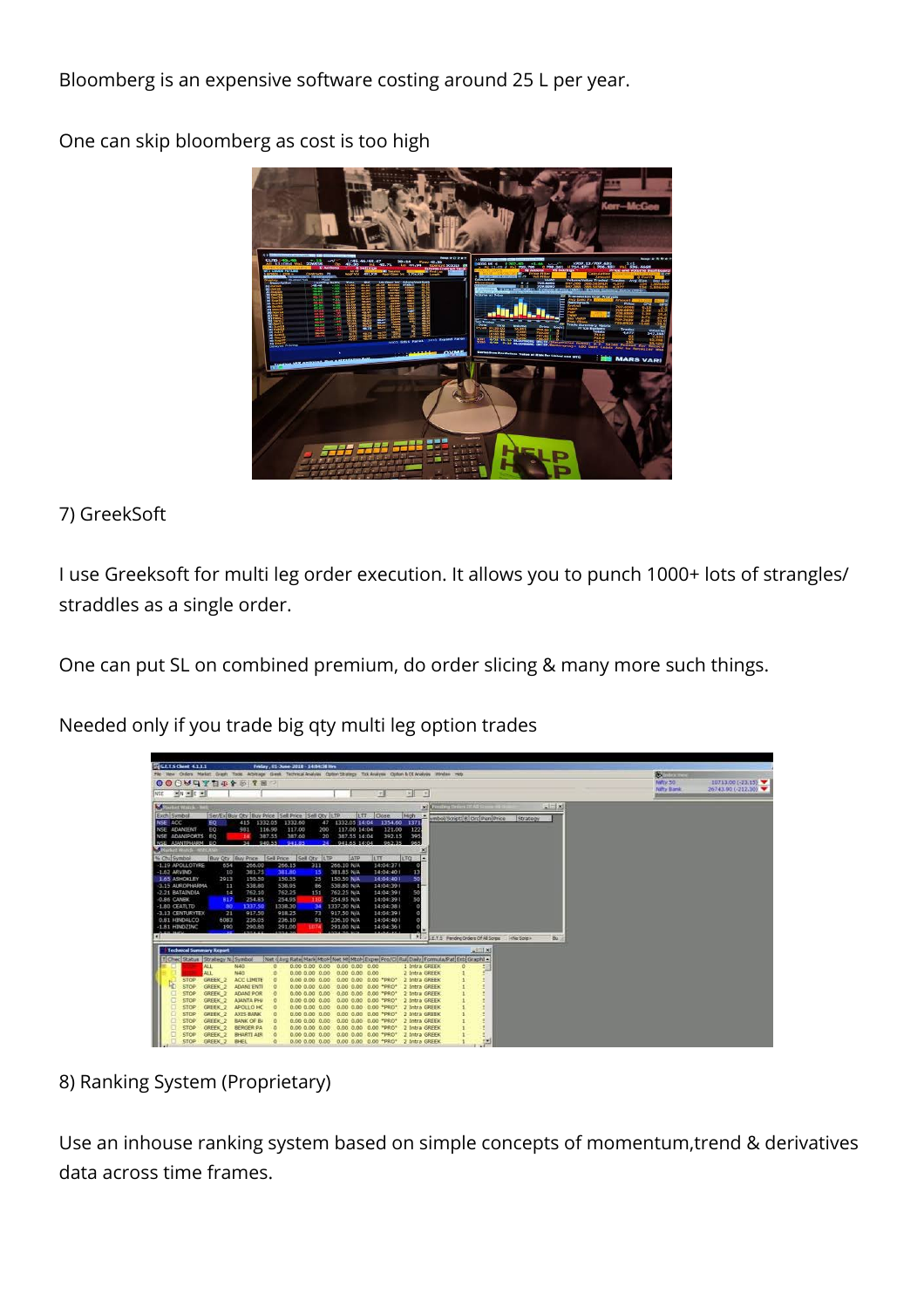It is available only to IIFL members under our franchise(for free). To know more can check below :



Video: https://youtu.be/J\_TgmeRTWlo

9) Opstra by @Definedge

Opstra is useful in

-Creating option payoff

## - Has historical result calendar with time

#### -Volatility Skew Analysis



## 10) Fundamental Data

#### a) @screener\_in

Screener is useful in scanning stocks based on Fundamental parameters & also provides a quick overview of the company.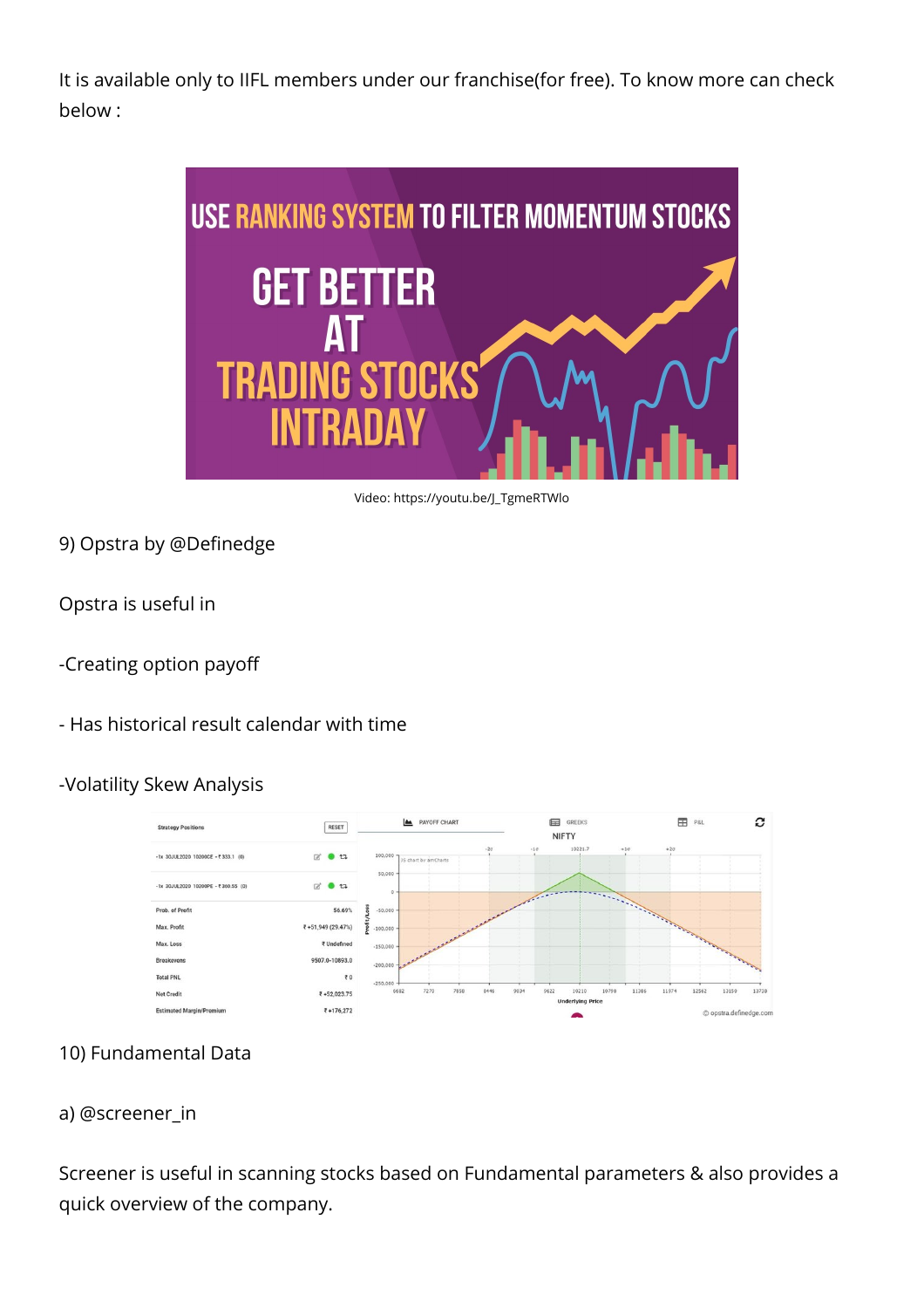You can quickly find good companies based on fundamental parameters

| screener <mark>il</mark>                   |                          |             |  |  |  |  |  |
|--------------------------------------------|--------------------------|-------------|--|--|--|--|--|
| <b>Stock screens</b>                       | <b>CREATE NEW SCREEN</b> |             |  |  |  |  |  |
| Popular themes<br>Popular investing themes |                          |             |  |  |  |  |  |
| Low on 10 year average earnings >          |                          |             |  |  |  |  |  |
| Capacity expansion >                       |                          |             |  |  |  |  |  |
| Debt reduction >                           |                          |             |  |  |  |  |  |
| Companies creating new high >              |                          |             |  |  |  |  |  |
| Growth without dilution >                  |                          |             |  |  |  |  |  |
| FII Buying >                               |                          |             |  |  |  |  |  |
|                                            |                          |             |  |  |  |  |  |
| ιW.<br>क़<br>HOME SCREENS                  | s<br><b>TOOLS</b>        | 21<br>LOGIN |  |  |  |  |  |

10 b ) Stock Edge

@mystockedge is useful in

scanning bulk/ block deals Checking top investor portfolios Check company filings IPO notes Concall analysis



## 10 c)

@drvijaymalik has built a great framework to analyse company in depth based on various fundamental parameters.

I personally use it to scan fundamental stocks.